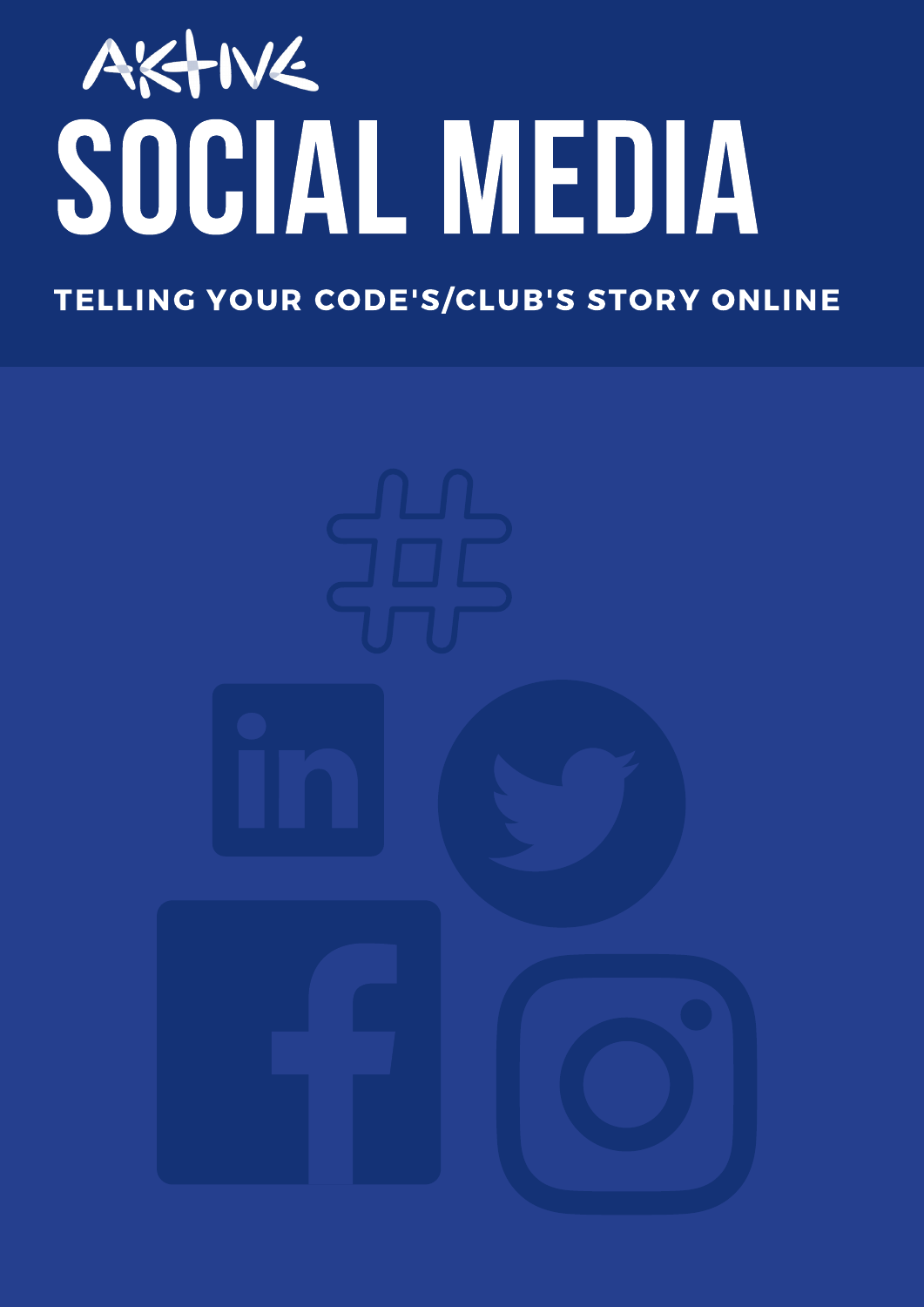# OVERVIEW

Auckland is a complex multi-cultural environment with many challenges and unparalleled opportunities to increase and sustain participation in sport and recreation. This has led to the establishment of The Auckland Approach to Community Sport, a strategic response aiming to create a world-class community sport system in Tāmaki Makaurau, community by community. This toolkit has been developed (and will be updated) by Aktive, with input from delivery partners CLM Community Sport, Harbour Sport, Sport Auckland and Sport Waitakere, based on insights and good practice examples from across Auckland.

Social media platforms are a way to attract and engage an audience by sharing relevant, interesting and valuable content and community-based input, and encouraging interaction, engagement and collaboration.

In the sport and recreation world, a key point to consider is which platforms are relevant to your organisation. If you don't have resource to manage accounts across Facebook, Twitter, Instagram, Pinterest or even Snapchat / LinkedIn, don't stress yourself out by feeling like you need to be set up on all of them. Pick a couple that you feel you can put your best effort into, rather than trying to do too many of them half-heartedly.

When considering each platform, ask the questions:

- Do I have an audience on that platform?
- Do I have resources/time to be able to manage it?
- How will it serve my organisation?
- Can I create appropriate content that will add value to my organisation?

## **CONTENTS**

**01. FACEBOOK 02. INSTAGRAM 03 . INSTAGRAM STORIES 04. TWITTER 05 . LINKEDIN**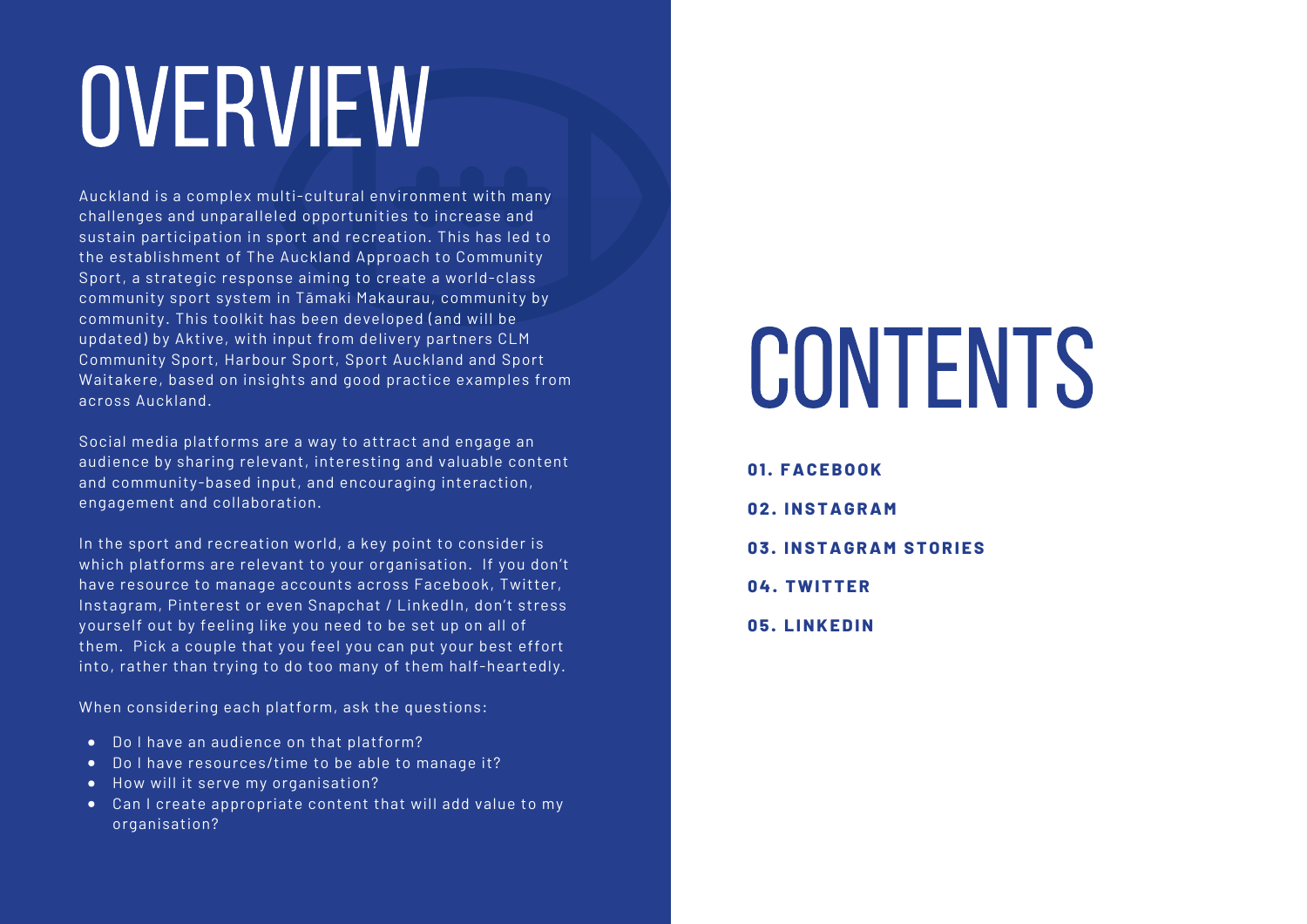Love it or hate it, Facebook is probably where many of your members hang out. It is recommended that you set up your Facebook page as a business so you can access additional tools within the Facebook Business Manager platform.

Facebook's algorithm is complicated and ever changing, meaning businesses need to stay relevant and interesting in order to be noticed. Read more on Facebook's algorithm **here**



#### **TIPS FOR STARTING OUT**

- Use your logo as your profile picture.
- Your cover photo should be a strong, high quality image that represents your brand or current campaign e.g. a picture of your facility, members in action
- Ensure bios and descriptions are clear and concise and include keywords to make it easy to find your page.
- **.** It's a good idea to have more than one person listed as an administrator for your Facebook page to avoid access issues if a staff member leaves. That being said, you should try to avoid having too many people uploading content as you should keep the voice of your organisation consistent. You also want to avoid people posting at the same time.
- Manage risks by clicking the 'Page' tab, and 'General' menu item – you can block certain words from being used on your page, and turn a Profanity filter off or on.
- Post useful content. Plan out what you intend to post on different days of the week. Here is an example weekly schedule using themes. The trick is to post and use different formats (videos, photos and links). As an example:
	- Monday club happenings
	- Tuesday technique tips
	- Wednesday member of the week
	- Thursday success stories
	- Friday did you know facts
	- Saturday something else from the world of xxx
	- Sunday photo of the week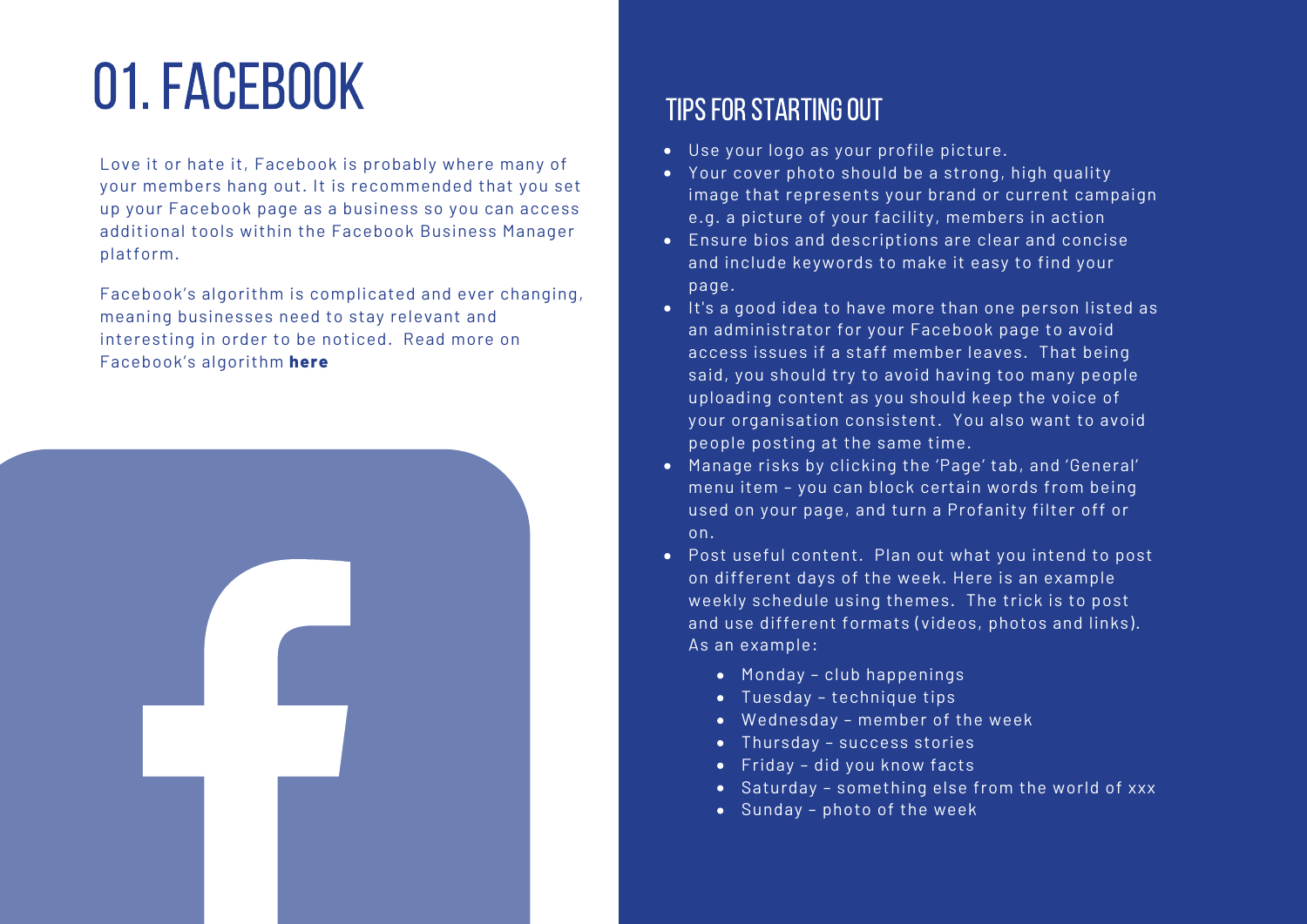#### engage members

Engage your members. Include descriptions in posts that are open-ended questions (e.g. tell us if you would like to see this in our club?) Let your members know what is happening – ask them to 'Like' the page and use it to share updates such as:

- Activity time changes
- New programmes
- Success stories
- New coaches.

Make it about them. People are on social media to find information that is relevant to their lives. Think about what will be useful for them. Imagine you are talking to a friend when writing on social media. Simple rule – make your posts 80% about building relationships and providing useful content and 20% about marketing your programmes and events to fans / followers.

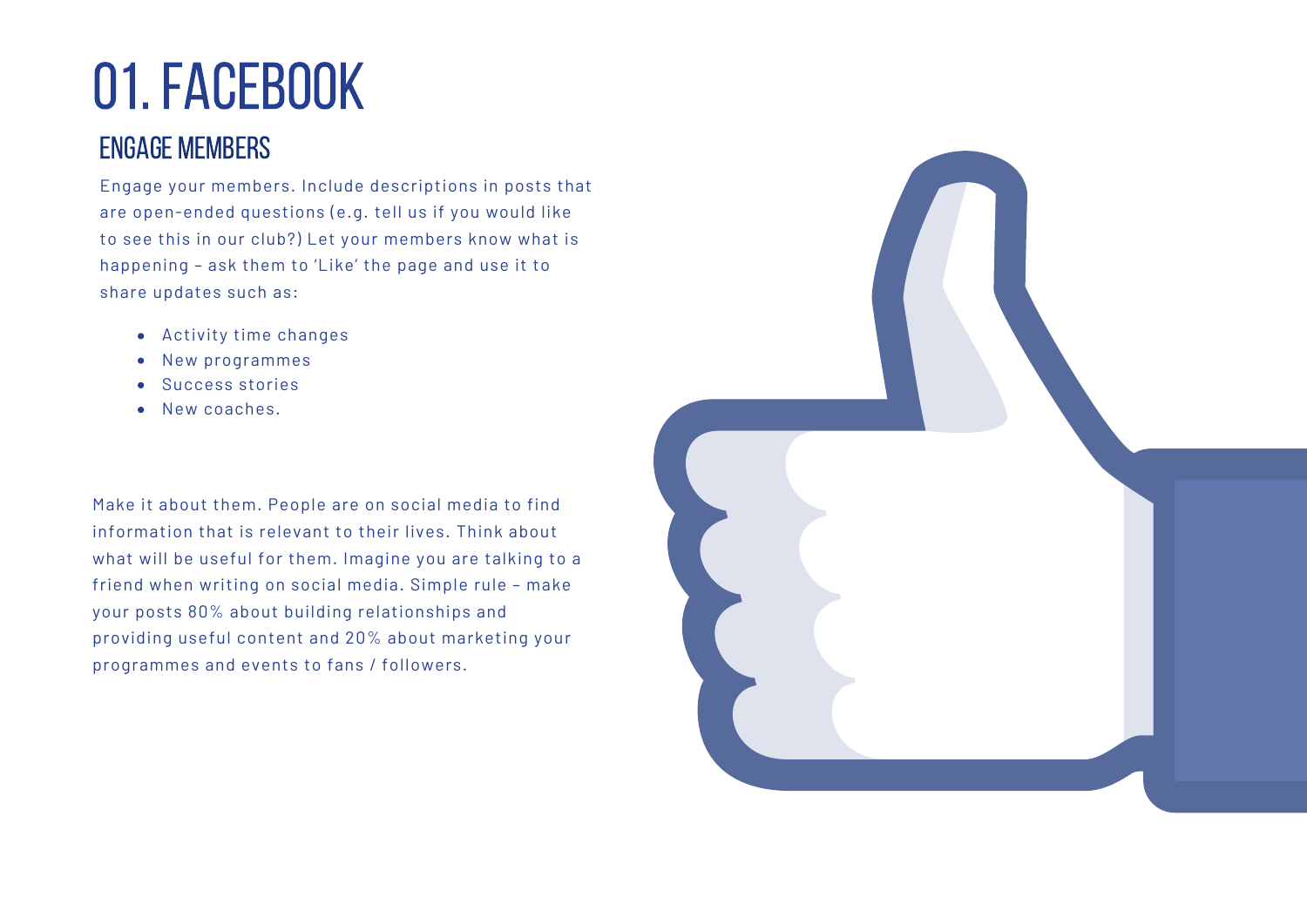#### **PI ANNING CONTENT**

Mix it up to keep people interested. Vary your content. Share photos, post videos, ask questions, run contests, share research, case studies, advertise events, offer motivational quotes, conduct polls, give updates, new activity info, or put the spotlight on a member or employee.

Use a photo or video link with every post. Research shows that posts with visuals get much greater engagement; more sharing, more likes and more interaction.

Encourage interaction by asking questions.

Posts that encourage feedback have been proven to gain 90% more engagement (likes, comments or shares).

Encourage members to share their goals, results, tips for success, challenges and to shout out to each other. Run competitions inviting guests to share photos and comments. Drive people back to your club for real-life interactions and connections.

Get your content shared. People listen to what their friends like far more than advertising from companies. So, if you can get your social media content shared, it creates authentic recommendations about your product, which helps drive new members through your doors.

Add a 'Share' button for your social media platforms on all your promotional emails and website. This will encourage people to share your content, creating viral awareness of your club, programmes and events.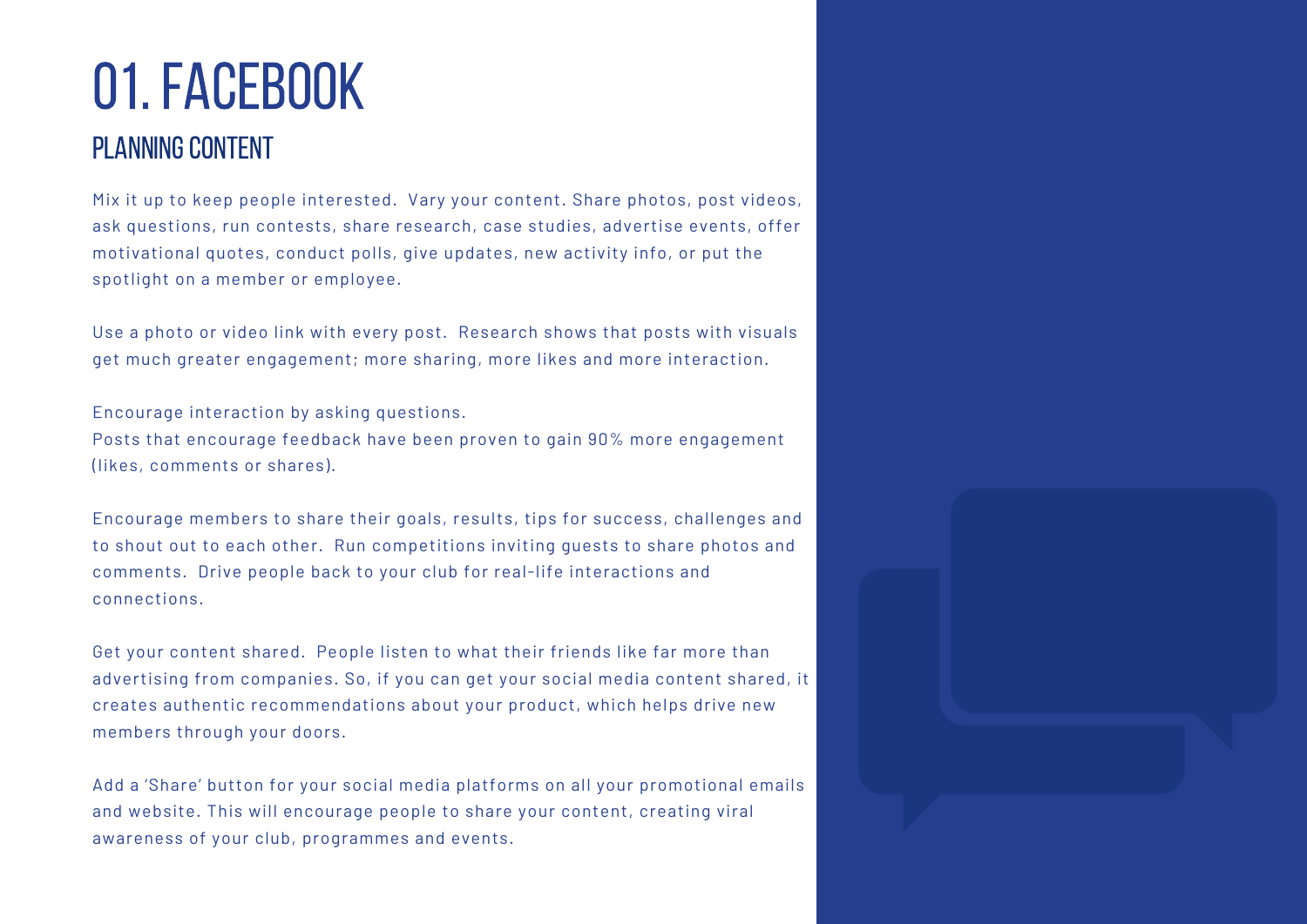#### **PLANNING CONTENT**

Plan ahead, have a content schedule and don't post too frequently. Post when your customers are online so you're in their newsfeed, and don't post too frequently.

Monitor and respond to comments when appropriate. A good way of engaging with your followers is to reply to comments, or at the very least, like comments. Your page will get more exposure when users tag their friends, start conversations or send your content piece to other users via Facebook Messenger.

The best way to address a negative comment is to stay positive and to not open yourself up to further negative discussion – keeping in mind Facebook is a public forum. A good approach is to move the conversation off the public forum, e.g. 'Hi XX, we're sorry to hear XX. If you'd like to flick us a direct message, we'd love to chat to you about this issue and resolve it with you.'

Facebook 'reactions' (heart, sad, angry, wow, laughing) are more effective than 'likes'. Facebook's algorithm will place more weight on content that has 'reactions' over likes, to decide what content rises to the surface of a user's news feed. That said, Facebook also recognises engagement 'bait' and will penalise business pages who engage in such practises (see Facebook algorithm article on page 2).

If you are running a paid advertisement on Facebook, be aware of the amount of text you use on images. Images with text that takes up too much of the overall graphic may not reach their full audience. You can check whether an image has too much text by uploading it **here**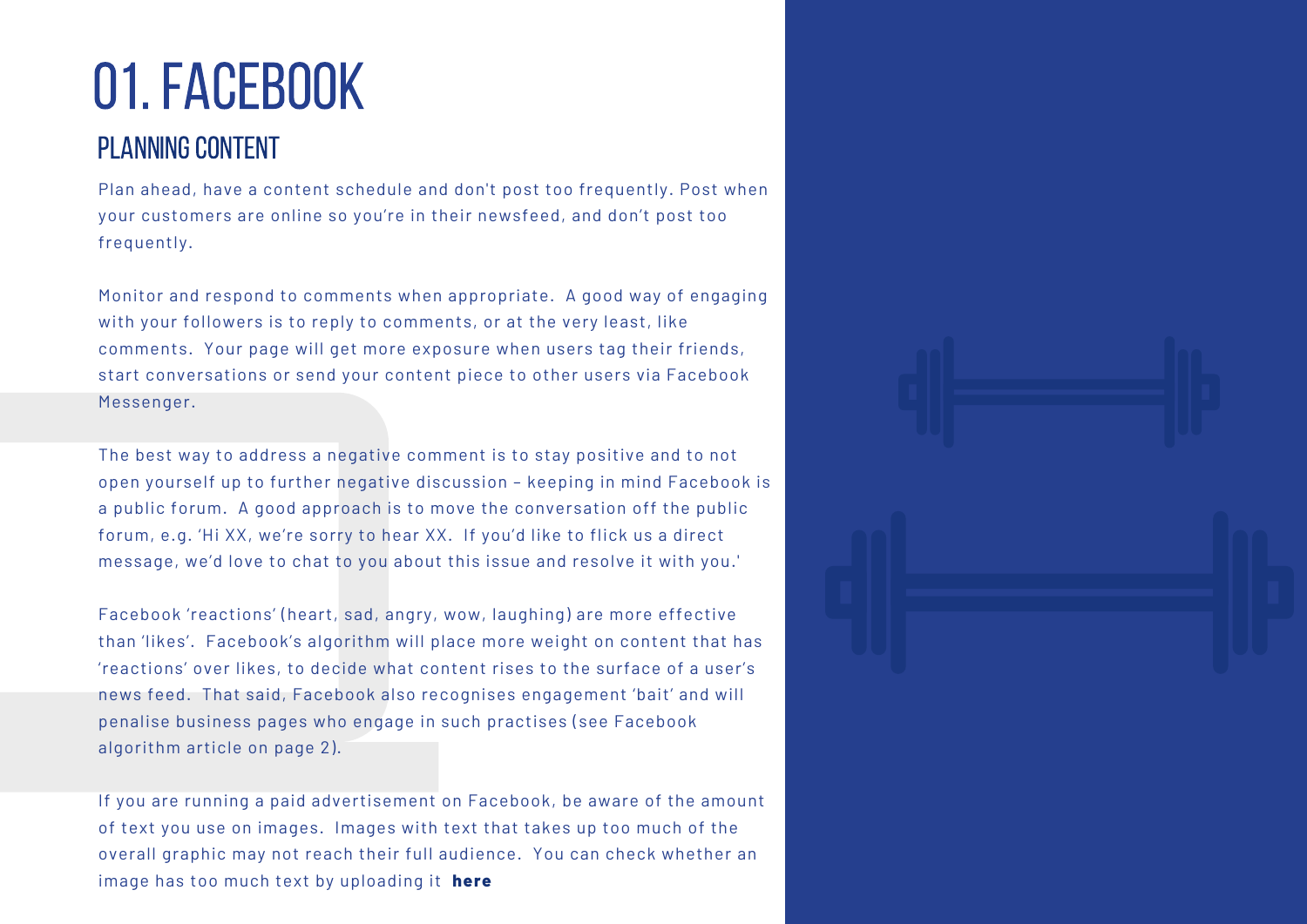## 02. INSTAGRAM

Worldwide, Instagram has 400 million daily active users. If your target market is under 35 years old, it may be worth considering marketing your organisation on Instagram. Instagram is an excellent tool to use to build your brand/image/personality through followers and hashtags. Instagram is all about visual content, and these days, aesthetics and your online profile / personality is very important. Instagram provides a great library (via hashtags) for people to discover your organisation. It can be a difficult platform to be effective on if you don't have access to inspiring imagery that is relevant to your organisation.

Instagram also makes it difficult to send people to websites – you can't hyperlink to websites in the copy of your post. You can add a URL/web link to your profile to send people to a certain destination by clicking the 'Edit Profile' button and adding a web address to your bio.

As Instagram is owned by Facebook, its algorithm is also complicated, and will determine how your posts are placed in a user's feed for various reasons.

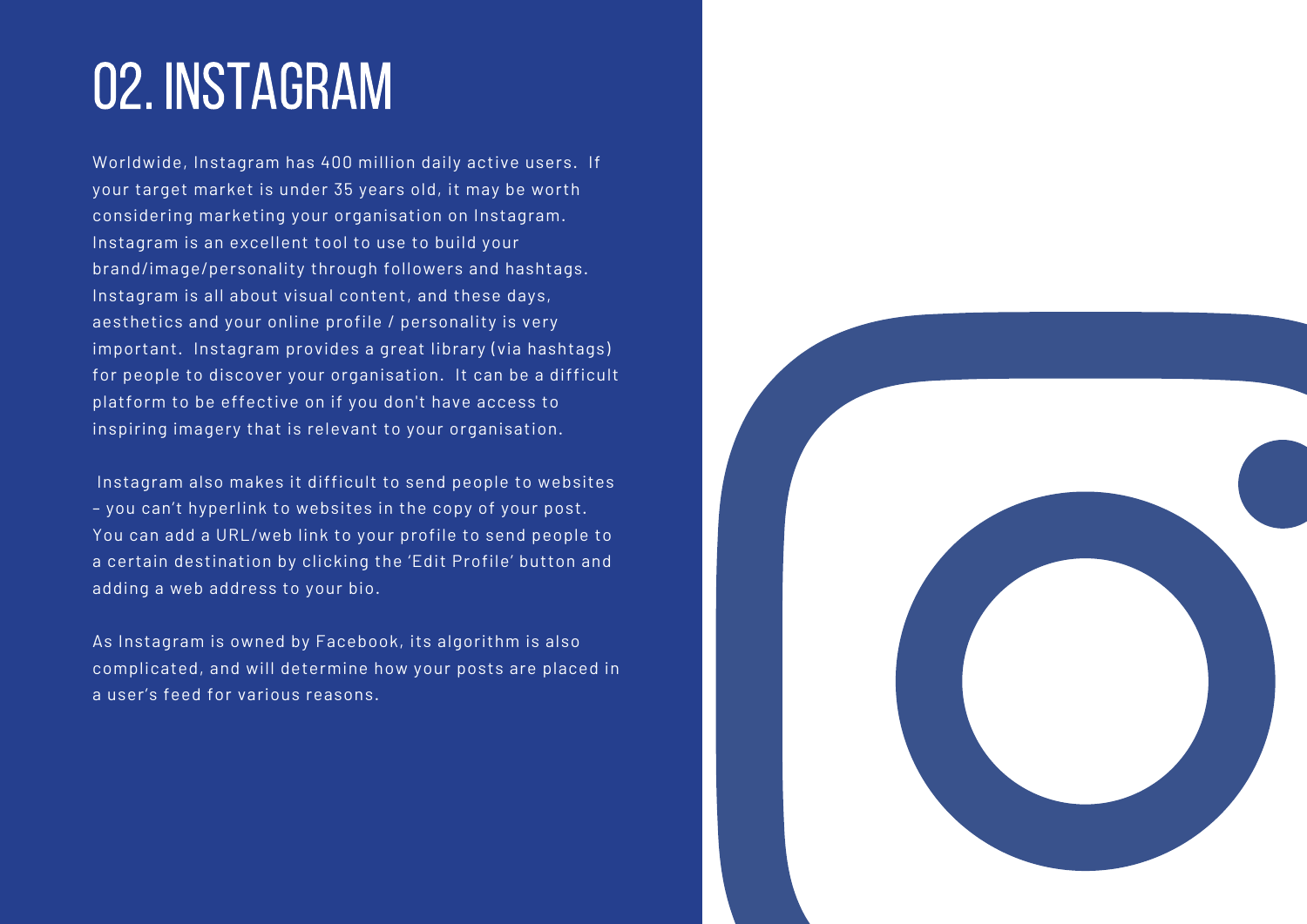## 02. INSTAGRAM

#### **TIPS FOR STARTING OUT**

Hashtags are the main way that users will discover you on Instagram. Putting hashtags in the post description is more effective than posting them as a separate comment underneath the post description.

Don't add too many hashtags – choose 10-15 hashtags per post, and ensure they change constantly or are relevant to the post. The algorithm will recognise if you simply copy the same hashtags each time and will give less weight to your posts.

Hashtags are a balancing act. Depending on your follower list size, select hashtags that are going to help you to be found. If you have under 10,000 followers, you're best to choose hashtags that don't have millions of posts associated with it, as your post will likely get lost amongst accounts with higher follower lists.

For example, if you search 'cricket' in tags on Instagram, you'll see it has 3.5 million posts associated with it. If you search 'cricketnz' there are only 487 posts with that hasthtag. Users are more likely to discover your brand under hashtags with less posts associated if you do not have a huge follower list.

If possible, decide on a theme or style for the images you post – this will help build your brand and make you distinguishable from others. It may be as simple as a particular filter you use on your photos.

When you post, ask users to hashtag your brand or your tagline, for example #aktive #HERA #HERAhustle, or to tag your account name @heraeverydaygoddess, to help generate awareness of your brand and to help you discover posts from users about you.

If someone has posted up an image that you want to share, always get their approval first to reshare. Tag (@) other accounts into your copy, for example "Excited to have @heraeverydaygoddess @teganbartlett here at our event today."

Like Facebook, Instagram will recognise and place greater value on accounts that interact with their followers. If people comment on your photo, like and reply to their comment – even if it's just to thank them. Having conversations with people via comments or direct messages is seen as very positive by Instagram.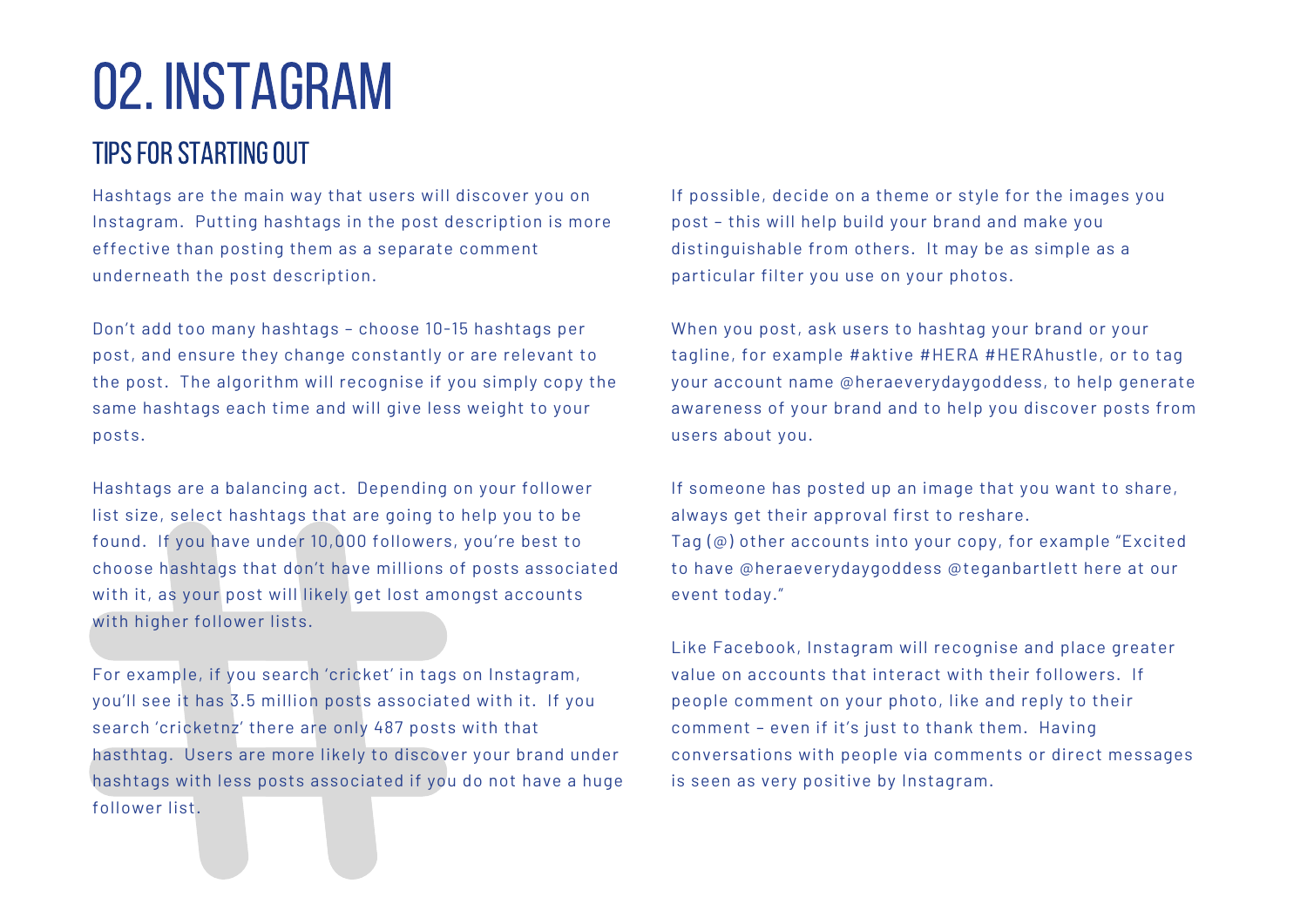## 03. INSTAGRAM stories

#### WHAT IS A STORY?

A sequential message made from photos, text or videos that disappears after 24 hours. In addition to the feed, Instagram stories are an awesome way to connect to people even though they only last 24 hours.

This type of interaction is becoming more and more favoured on social media as it's quick and easy for your followers to view – and is somewhat in their face. The good thing for businesses (including sport and recreation organisations) is there is no 'best time to post' (users will just see a lineup of unwatched stories regardless of the time of day) – this means you might connect with more people than through the traditional Instagram feed. It is also discoverable, meaning people don't need to be following your account to see your content.

#### WHY USE IT?

Tagging people or followers into your story is a great way to interact with them and gives them a sense of importance. Adding a personalised approach to your stories, for example showing your face or giving an insight into the day to day work, can help people relate to you. People like to feel like they are a part of something, in a world that is entirely behind screens.

Again, content uploaded to your story should be on brand and should be pleasing to watch. Posting videos where your camera is moving around too quickly, or blurry boomerang clips are not enjoyable for people to watch. It's still very much about aesthetics even though it's short lived, however it doesn't need to be as polished as imagery you might post to your feed.

Despite them only lasting for 24 hours you can download full stories or highlight them. This means they will pin to your profile and can be rewatched.

Instagram stories were born as a way to match Snapchat's success - Snapchat is solely 24-hour stories. Instagram has a much large user base and a search engine for things that people are interested in so it's a much more effective option in building brand awareness. Snapchat relies on you building a follower base first, particularly as you can't search for hashtags or content via Snapchat.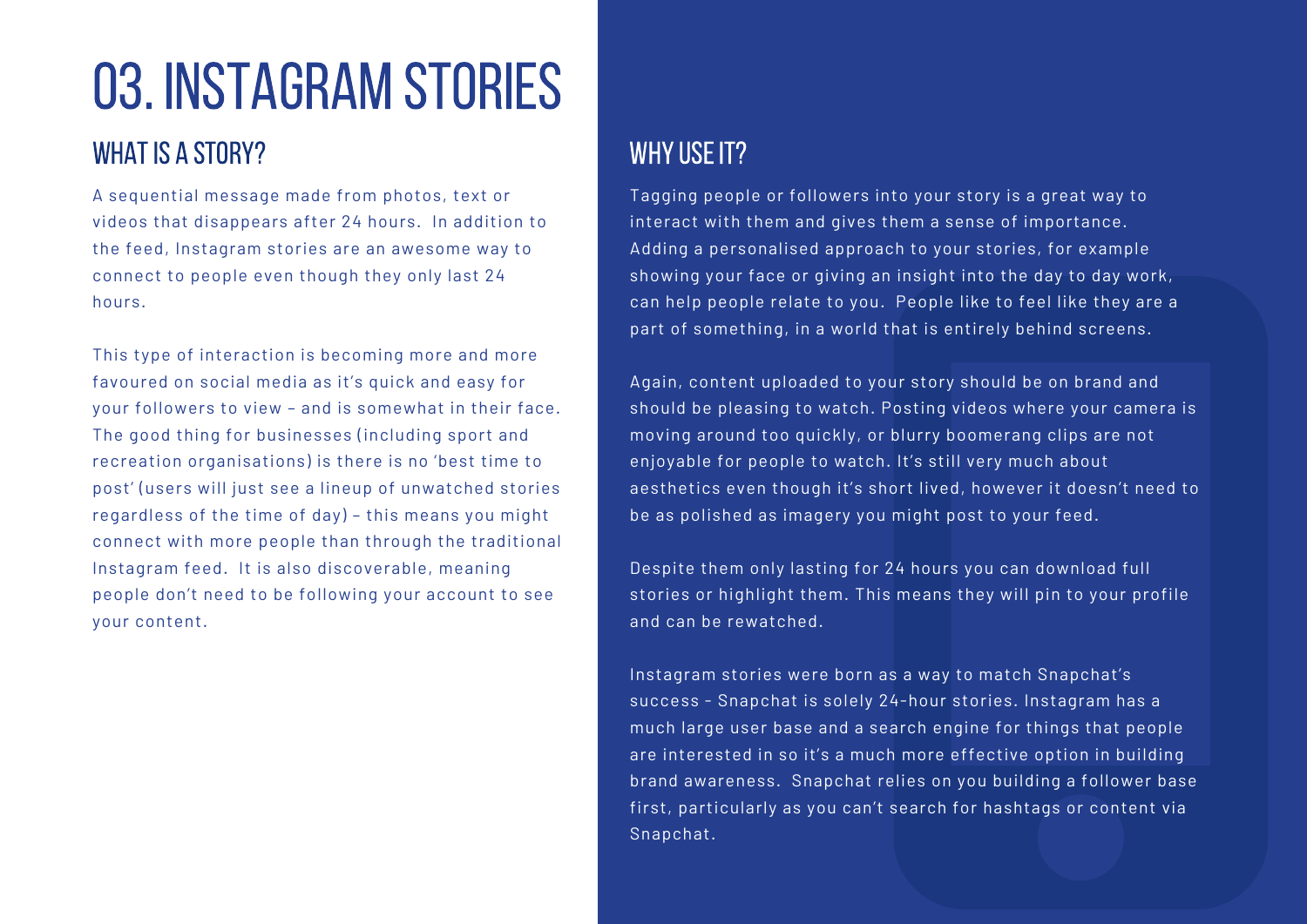## 04. TWITTER

Twitter is a conversational platform geared towards real time business updates and live hashtagging, though in New Zealand it has a fairly low reach compared to Facebook or Instagram.

It allows you to easily post updates that might impact your customers or clients, for example a bank will post updates of any outages to their online services via Twitter; and also lets you interact (retweet) with users who tag your organisation.

Despite being a bit clinical in terms of layout and content, you can still create a fun online presence by adding humor or memes (text on image) to posts, even if the message you're sending out is something mundane.

Twitter could be compared to talk back radio – it's live, contains topical conversations, news, politics.

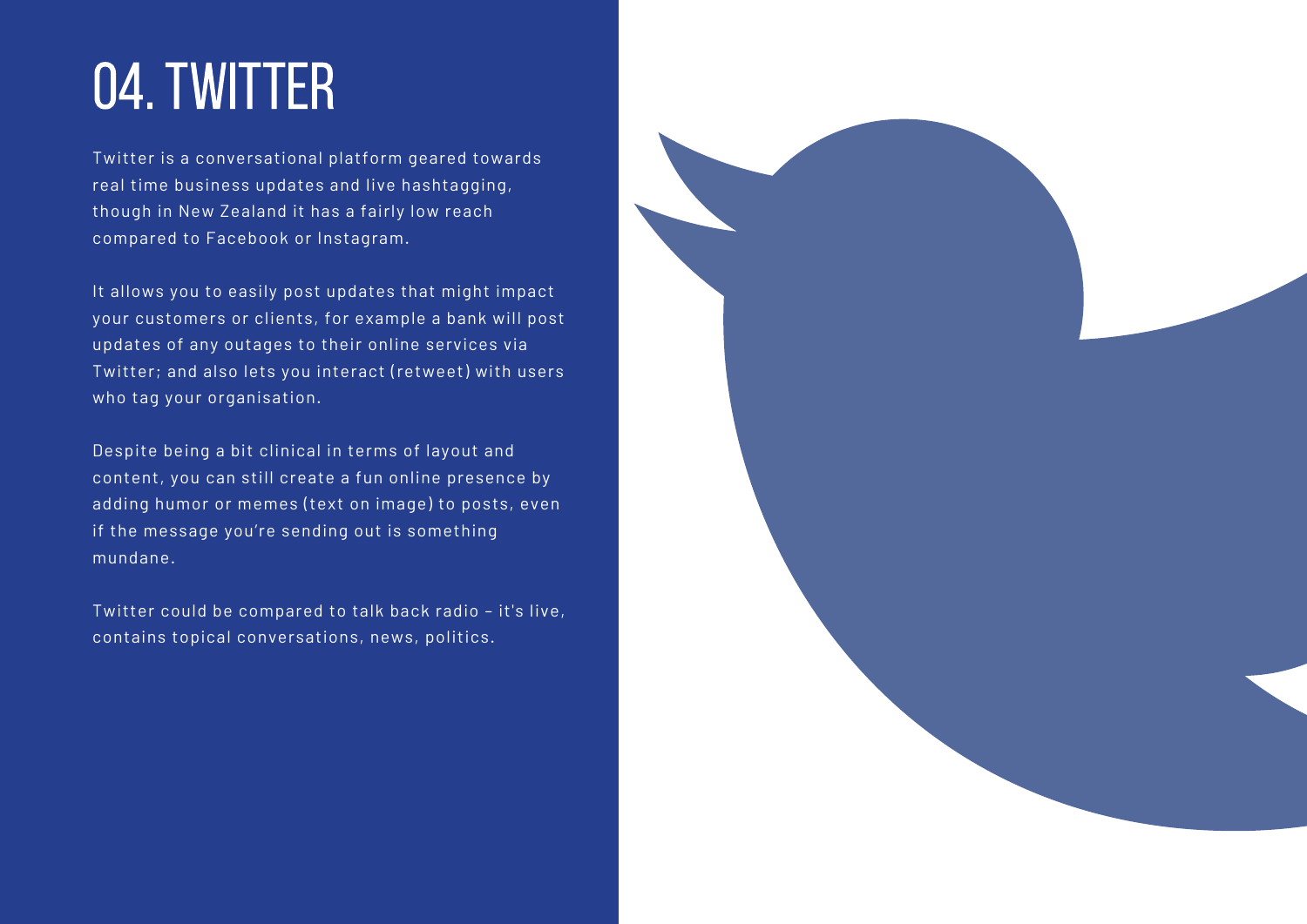## 04. TWITTER

#### **TIPS FOR STARTING OUT**

If you want to connect with people within your industry, follow them. By following them, you have the chance of them following you back.

Share partners and supporters tweets that are relevant to your industry. By doing so, you can drive traffic to the club or code's profile and engage more closely with followers.

Tailor and create each tweet to suit your audience's needs and desires - avoid automated tweets when possible.

Do not use too many hashtags. Although hashtags can be helpful when trying to engage with an audience, using them too much can make your tweets harder to read which can be off-putting to your audience. Research has shown that two hashtags per tweet is most preferable.

Visuals such as photos and videos are always more attractive on your Twitter profile. Such visuals have shown that engagement has risen more than when posting statuses. By using media related tweets, it provides more opportunity to boost audience appeal and stand out from the crowd.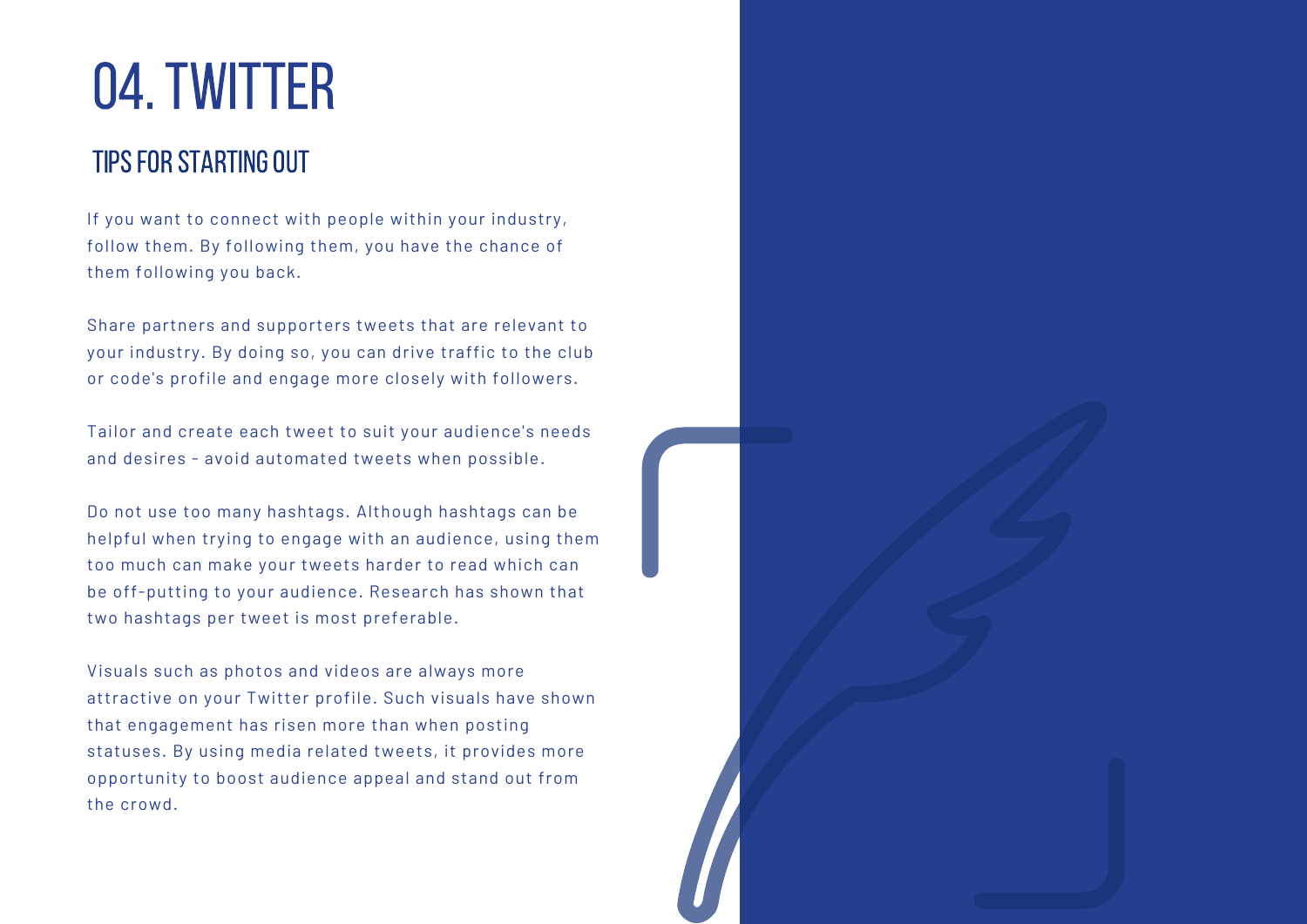## 05.LINKEDIN

LinkedIn is a professional platform where users are able to promote their organisation as an attractive company.

Organisations can post job opportunities and job seekers can post their CV's. LinkedIn allows users to create profiles and make connections with other users to create an online social network connection representative of real-world professional relationships.



#### WHY USE IT?

When used properly, LinkedIn can attract the public to your club or sporting code.

1. Attract potential volunteers and employees.

2. Profile allows you to build trust with new and current members.

3. When people Google search your club or code, your LinkedIn profile will appear first.

4. Check on competitors and research how they conduct their activity.

5. Audience for LinkedIn are seeking news and events for your club or sporting code.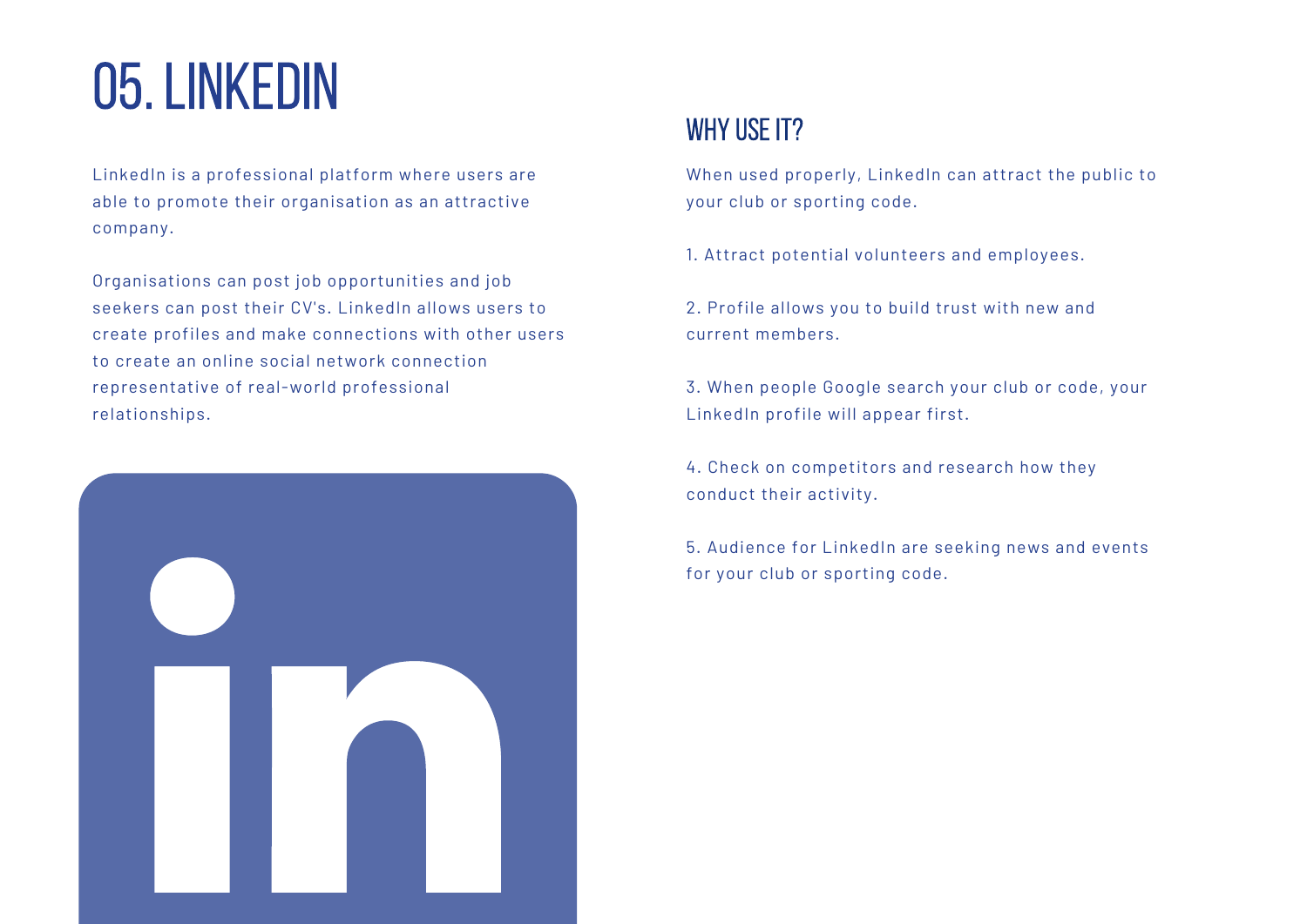### 05.LINKEDIN TIPS FOR STARTING OUT

Write a good summary for your club or code. By writing a summary, you are making a first impression that visitors of your profile will remember.

Recommendations are a great way of creating trust with your audience. These recommendations can show prospective volunteers and employees that your club or code is a successful and has many positive traits.

Post relevant news and events frequently to allow for content to appear on people's newsfeeds across LinkedIn.

Similar to Facebook and Instagram, LinkedIn works off an algorithm which changes frequently meaning organisations need to stay current and interesting. However, LinkedIn reveals some further information around its algorithms including that content is edited by real people instead of mechanically by bots. This means that content can be displayed more easily on the newsfeed compared to Facebook and Instagram.